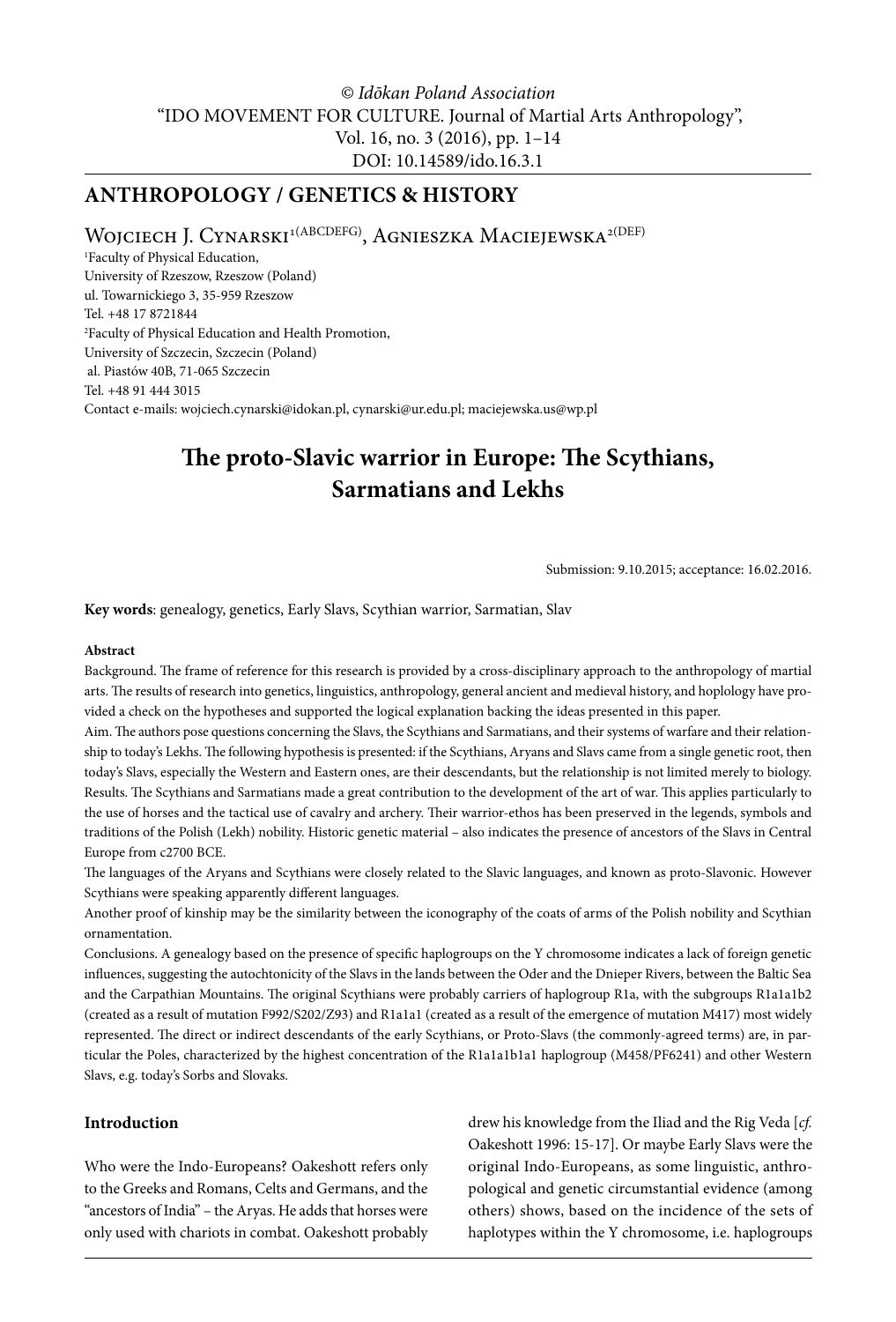found in different population groups [Histmag 2012; Leszczynski 2014]?

"Indo-European" is a term for the peoples defined by linguistics (Indo-European languages). In contrast, 'Proto-Slav' is the commonly-agreed terminology and applies to the ancestors of the Slavs, among whom, according to the latest genetic analysis [van Oven *et al*. 2014; Hallast *et al*. 2015; Underhill *et al*. 2015], the carriers of haplogroup R1a dominate. This haplogroup occurs significantly more often in Eastern Europe and it was estimated (using the Mendez-calibrated mutation rate) that it splits from haplogroup R1b (occurring more frequently in Western Europe and considered to be characteristic for among others the Celts) about 33,000 years ago [Mendez *et al*. 2013].

On the other hand, 'Europe' is understood both geographically as well as culturally to incorporate a group of chivalrous ethical values (nobility, honour, courage, the love of truth). There is a concept of myth and cultural archetype [Tolkien 1955; Takagi 1984; Cynarski W.J. 2008a] and the concept of the genetic inheritance of awareness [Szyszko-Bohusz 1996, 2003].

Today's Slavs (some of them) could derive from the Scythians (actually Skyths, Gr. *Skytoi*). The Scythians (the steppe warriors) were already using horses as saddle horses. These ancestors of the Persians and the Aryans who were closely related to the Slavs contributed to the creation of the great kingdoms of Asia, while the Slavs themselves remained in their European cradle. This is of course a hypothesis. But logic suggests that the ancestors of the Poles did not appear there out of nowhere, and the Celts and Teutons, who supposedly lived in Poland previously, did not suddenly disappear.

The modern science of genetics helps to explain what has been, so far in the realm of the different, and often contradictory interpretations of archaeologists and historians. Both genetic research in recent years and linguistic studies show us the proximity of the Scythians and Slavs. The first of the authors hypothesises that since the Scythians, Aryans and Slavs came from a single genetic root (as evidenced by the high frequency of haplogroup R1a1 among those peoples), then the present Slavs, especially those Western and Eastern ones, are their descendants, and the relationship is not only limited to biology. On the other hand, it should be mentioned that a part of Sarmatians have been carrying R1b.

Such bold hypotheses should be posed and then checked [*cf.* Popper 1992; Lakatos 1995; Kosiewicz 2008]. Albeit with scepticism and caution, we may identify the Scythian warrior (some of them) as a Proto-Slav. The ethnicity and names of peoples (tribes), or lands, and their culture are not always the same.

The Scythians were perhaps a class of warriors in the territories also inhabited by other peoples from the R1a1 branch. Of course, Scythians can be understood as multitribal, heterogeneous group, included also other haplogroups.

The Slavs of the  $5<sup>th</sup>$  to  $7<sup>th</sup>$  centuries AD came from this group before they split into separate nations. It is the Western Slavs, as well as the Ukrainians and Russians, who preserve these non-recombinant part of Y-chromosome to the greatest extent. They may therefore be descendants (or relatives) of the Scythians and Sarmatians. However, caution is needed in the formulation of firm hypotheses in this area [*cf.* Klyosov 2009a; Golas 2010]. In the rapidly-advancing field of genealogy based on the presence of particular haplogroups on the Y chromosome, given the advances a lot of the research is now at least partly obsolescent apart from one recent study [*cf*. Lucotte 2003; Lubicz-Lipinski 2012; Banczyk 2013]. The authors present and examine this idea by means of logical deduction (the inductive-deductive method), and have attempted to synthesise an approach to the subject under consideration while using multi-disciplinary techniques.

This has been done from the perspective of the anthropology of martial arts [Draeger, Smith 1980; Takagi 1984; Cynarski W.J. 2000, 2012; Jones 2002], in terms of a cross-disciplinary approach. Checking the hypotheses and the logical explanation of the explanatory statements was supported by the results of research in genetics, linguistics, anthropology, general ancient history, hoplology (the science of weapons and military traditions) and martial arts.

## **1. The Scythian and Sarmatian art of war**

#### **1.1. The Scythians**

The Scythians, also called Skyths (Greek Skytoi) or Saka, were a people of Caucasoid race and ethnicity, who came from the Black Sea and Caspian steppes (the Pontic-Caspian hypothesis). Their language was, incorrectly called Iranian. The Scythians and Early Slavs, and the Sarmatians, Alans and other peoples and cultures, come from. The Proto-Indo-Europeans among whom the haplogroup R1 probably formed, and which is now the most common haplogroup within Eurasia. A new mutation probably appeared among the Slavs which resulted in haplogroup R1a1 which occurs today mostly among the Indo-Iranian peoples (a language group), but also among the Aryans (today's Hindu brahmins), Scythians, Sarmatians, Poles and a few other nations. The languages and beliefs of the Aryans and Scythians are also very similar to the languages of the Lekhitic tribes and the beliefs of the original Slavs.

In 1857, a Polish Orientalist Ignacy Pietraszewski was working to establish a close relationship between the Avestan and Polish languages. This was an important discovery, because in fact, the Slavic languages are more similar to the languages of ancient Iran and India than any other European languages [Bialczynski 2010a]. The languages of the Scythians and the primitive Slavs were very similar [*cf*. Jarmoszko 2011]. In addition, many studies show the central position of the Slavic languages in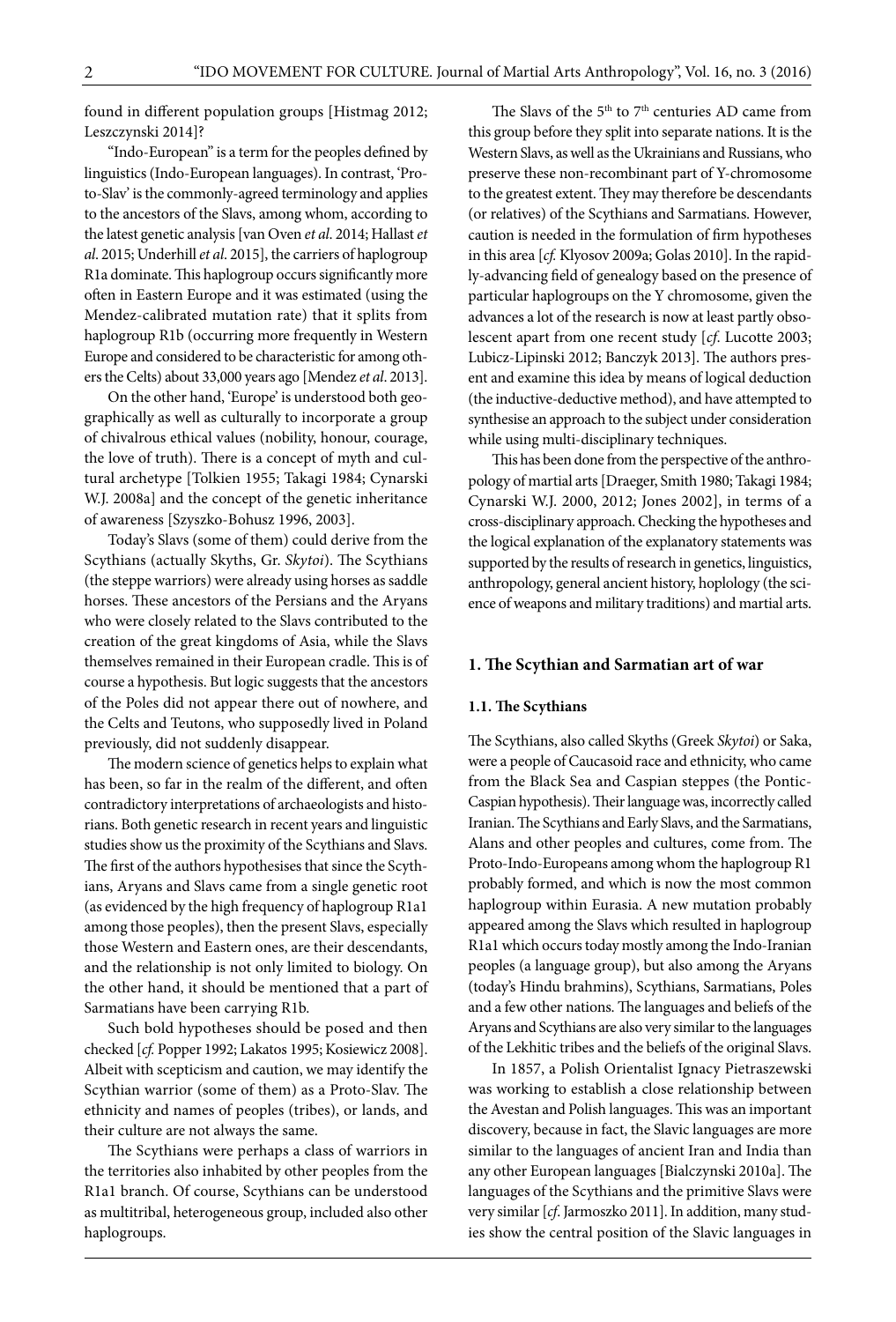relation to other Indo-European languages [*cf.* Renfrew 1987: 116 and next]. However, Scythians were speaking apparently different languages. Descendants of Altai Scythians speak Turkic languages today.

The Scythians created a tumulus culture, and a specific warrior culture (*cultura militum, cultura militaris)*. They called themselves *Skolts* i.e. archers. It is possible that the name Sclaveni, or Slavs may have come from this. Each adult Scythian was a warrior. At that time an 'archer' i.e. a warrior, fought mostly on horseback. The peoples of the steppe usually had the advantage of mobility over the armies of settled peoples. Horse archery was the domain of the warriors of the Great Steppe. The Scythians' Scale armour [Scholl 1978] could have been borrowed from the Assyrians, or vice versa. In contrast, the Assyrians probably borrowed formations of archers on horseback from the Scythians.

The Scythians were the inventors of the recurve bow, the so-called Scythian bow [Saggs 1989; Starr 1999]. In turn "Scythian arrows were completed with characteristic small boltheads made of bronze, with triangular or three-winged sections. It is one of the basic parameters of the military culture of these peoples" [Czopek 2013]. Apart from bows they also used spears, javelins, axes, horseman's picks, *acinaces* swords.

They defeated another Indo-European people - the Cimmerians [Saggs 1989]. Between the  $7<sup>th</sup>$  and the  $6<sup>th</sup>$ centuries BCE the Scythians made conquests in Asia Minor, Assyria and Syria; they defeated major powers including the Urartu and Media, and in expeditions to the west they reached the River Oder. They were also effective in conducting guerrilla war, such as that against the Persian army of Darius in 513 BCE or against the Macedonians in 347 BCE.

Between the 4th and the 2nd centuries BCE there was a gradual decline in the population, and the Sarmatians, who were related to the Scythians, became more important. Smirnov [1974] believes that the Scythians along with the Celts (Kelts), ranked second in Western civilization, after the Greeks and Romans.

#### **1.2. Chariots and horsemanship**

The use of battle horses and chariots was already known (c3000 BCE), to the Sumerians, the people who came from India. They were still fairly primitive combat vehicles. They were improved by the Mesopotamians (2800 BCE) and the Assyrians (2000 BCE), who also used horses, creating the original horseback riding style, at that time without the use of stirrups. The Assyrians, Egyptians, Hittites and Scythians perfected chariots.

The Scythians were the first Europeans (after the Cimmerians) to use cavalry, going back to at least the 8<sup>th</sup> century BCE (according to Assyrian and biblical sources). The Alans, a Scythian tribe, improved the stirrup – a Chinese invention from the  $4<sup>th</sup>$  century BCE. This was a significant step in improving riding technique and in the use of cavalry. Metal stirrups were used in the Sarmatian army at the turn of the 1<sup>st</sup> century BCE.

The Macedonians and Alexander III of Macedon (356-323 BCE) popularized the use of heavy cavalry in combat in the 4<sup>th</sup> century BCE. Other warriors who preferred horseback tactics were the Huns (a people of the Asian steppes), who attacked Europe in approximately 370AD and then followed by the Avars.

For centuries the Poles mainly fought on horseback. Between the 16<sup>th</sup> and 18<sup>th</sup> centuries AD Polish hussars proved to be particularly effective in cavalry formation, and were victorious in many battles [Cynarski W.J. 2008b; Sikora 2010]. Did the Poles inherit this skill from their ancestors? The Theory of Genetic Immortality [Szyszko-Bohusz 1996, 2001] speaks of the inheritance of consciousness. So it is probably of considerable significance whose genes we inherit.

#### **1.3. The Sarmatians**

They were a people who were related to the Scythians and who stemmed from the same genetic roots. During their westward migration they ousted the Scythians, reaching the Danube by the end of the 1st century BCE. They settled on the Danube and in the Podkarpacie region. "Based on the etymological clues we can assume that the Croats were *slavanized* Sarmatians" [Davies 1992: 78]. The Nestor of Kiev [1113 AD] also claimed that the Lekhian peoples came from the River Danbe region and that the Croats were the ancestors of the Lekhian tribes. But this applies not only to Croats. Poles, Slovaks and Ukrainians (all descendants of the Lekhitic Lendians) are descendants or relatives of the Sarmatians and they definitely have a common genetic ancestry.

All Sarmatians were warriors and carried weapons. They used swords up to 110 cm long, and bows and wore leather jackets or light scaled armour called *karacena* (incidentally Polish hussar armour was modelled on the Sarmatian *karacena*). Just like the Scythians, the Sarmatians were famed for their skills in mounted archery (photo 1). They inhabited lands on the Don and the Black Sea from the 3<sup>rd</sup> century BCE.

The Sarmatians, as highly trained warriors made their way as far as Britain. One proof of this is the fact that today's clans such as the MacDougalls, MacDonalds and Macalisters are characterized by a relatively high incidence of the R1a1 haplogroup, a characteristic of the Slavs (including the Sarmatians and Poles). These may be the remnants of the service of Sarmatian/Slavic warriors at King Arthur's court, or the effect of Slavic Viking invasions<sup>1</sup>, e.g. from the ports of Ancona and Truso.

<sup>&</sup>lt;sup>1</sup> The Vikings (meaning "marine warriors", "pirates-robbers") were not only the Germanic warriors of the North, but also Western Slavs. On the other hand, it may be a remnant of early Indo-European settlement in what is now Sweden and Norway (Fig. 4).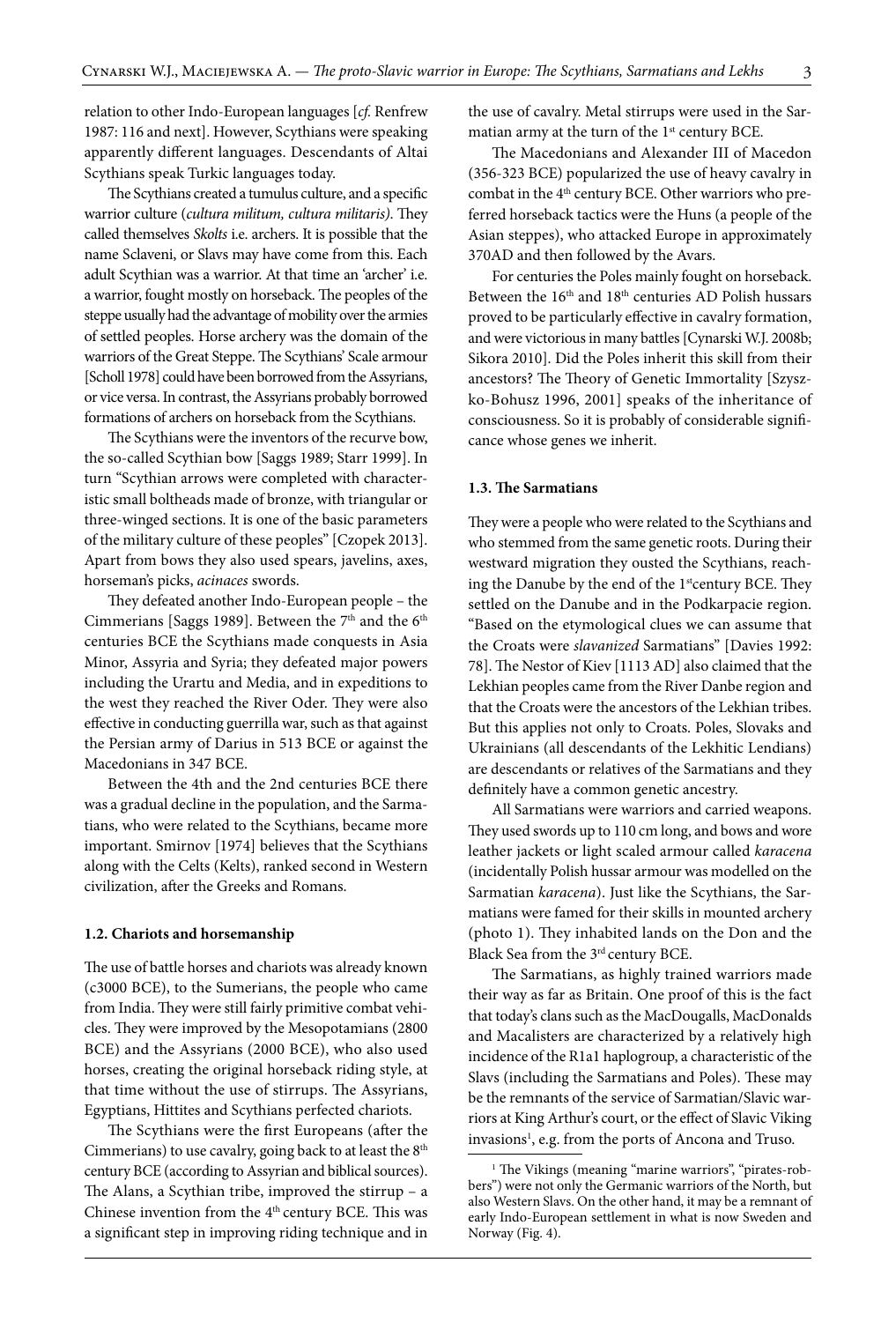

**Photo 1**. Sarmatians – ancestors of the Slavs (?) [[http://indoeuropejski.blox.pl/2011/08/Sarmaci-Scytowie-Sakowie-nasi-przod](http://indoeuropejski.blox.pl/2011/08/Sarmaci-Scytowie-Sakowie-nasi-przodkowie.html)[kowie.html\]](http://indoeuropejski.blox.pl/2011/08/Sarmaci-Scytowie-Sakowie-nasi-przodkowie.html)

In the 2nd and 1st centuries BCE the Sarmatians introduced heavy cavalry. Light cavalry tactics were still being employed including the Skirmish line, the wedge, wave attacks, ambushes, and single and double envelopment [*cf.* Scholl 1978].

The Alans were one of the Sarmatian tribes<sup>2</sup>, subsequently obliterated by the Huns. At the Battle of Chalons (5th century AD) they fought on both sides. They then mixed with the Slavs on the Danube and in the Carpathians. The Scythians, Sarmatians and Alans were connected by one proto-Indo-Iranian ethos [Dumezil 1968], or also known as the Indo-European and proto-Slavic warrior-hero ethos.

In turn, the origins of the myth of the Polish nobility was Sarmatian. And this myth turns out to be true based partly on culture and partly on genetics. Work in the field of the genealogy of DNA from chromosome Y [Klyosov 2009a, b, c; Klyosov, Rozanski 2009; Underhill *et al*. 2009-2010; Pamjav *et al*. 2012; Mendez *et al*. 2013; van Oven *et al*. 2014; Hallast *et al*. 2015; Underhill *et al*. 2015] leaves no doubt that there is a close genealogical relationship between the peoples inhabiting western and central Asia, and today's Poles. The basis of this relationship is the frequent occurrence of haplogroup R1a and its most important sub-group marker: M417 (also defined as R1a1a1, it is the most common large subgroup within R1a), as well as the subgroups created later: M458/PF6241 (R1a1a1b1a1, is currently most widely observed in central and eastern Europe among the Czechs, Slovaks, Poles and Western Belarusians) and F992/S202/Z93 (R1a1a1b2, currently the most common subgroup in the Altai Mountains of southern Siberia, Kyrgyzstan and Iran. Today the

subgroups F992/S202/Z93 and M417 dominate in the territories once inhabited by the Scythians and Sarmatians, and Poland itself is a significant epicentre where it is subgroup M458/PF6241 which mainly appears. Its estimated frequency in the Polish population is over 20%, while in the areas outside Central and Eastern Europe it does not exceed 7%. For M458/PF6241, (estimated incidence in Poles exceeds 26%) the only groups with a similar high incidence are found in Western Belarus and Russia, while in Western Europe it is detected 10 times less frequently) [Hallast *et al*. 2015; Underhill *et al*. 2015].

In addition to the Sarmatian traditions, ethos and customs found in Polish manor houses, [Cynarski S. 1974], similarities between Scythian and Sarmatian design and the content (iconography, symbolism) of the coats of arms of some of the Polish nobility can be seen. Take for instance the Sas, Dołęga and Cynarski family coat of arms (coat of arms of the Sas variety [Cynarski S. 1980], or Dołęga, Figs. 1-3; Gothic mantling and peacock feathers with an arrow are the same as in the coat of arms of the Sas Family).

The motif of an arrow or horseshoe is used, which directly refers to the Scythian and Sarmatian tradition of horseback archery. The bow and arrow are distinguishing features of the military culture of these people. For example the motif of a horseshoe may be associated with participation in the Crusades, as in the case of warriors from the Sas family as depicted on their coat of arms (perhaps under the command of Prince Jaksa from Kopanica).

# **2. The winners**

The Indo-Europeans scattered their genes over almost all of Europe and although they were usually a minority, they imposed their own language. This means that

<sup>2</sup> Not all researchers agree that the Alans were Sarmatians [*cf*. Mączyńska 2013], but let genetics decide about that.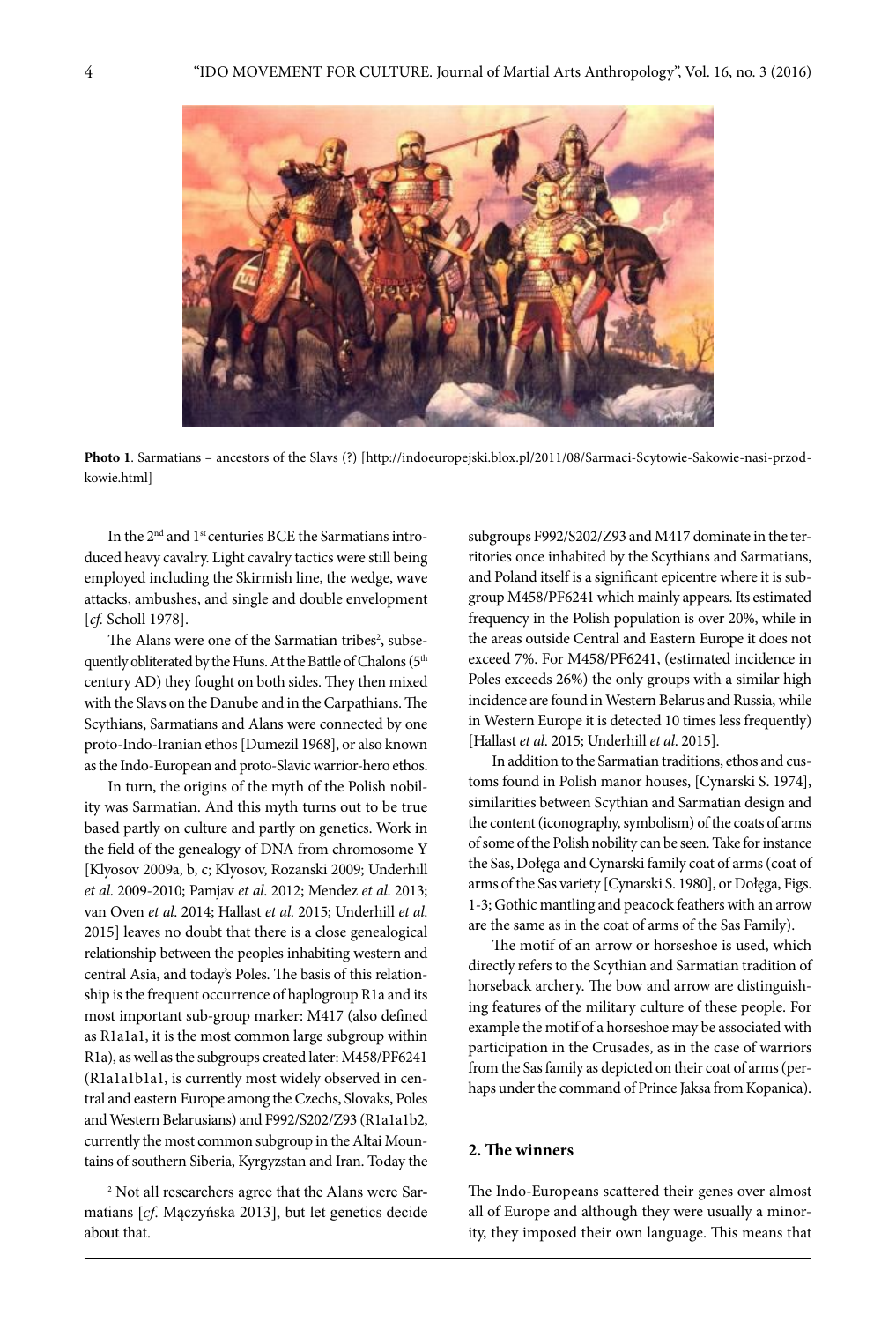

**Fig. 1-3.** Selected coats of arms of Polish nobility with an arrow motive.

they were a nation of winners. Among them were the Scythian warriors whom we can identify as the ancestors of the Slavs, either direct or indirect (own hypothesis).

The winners become the dominant class. But they did not always retain their own language (for example, the Proto-Bulgars in Bulgaria, the Mongols in China, the Visigoths in Spain). So in India, for the sake of distinctness, the Aryans created a caste system, while maintaining the highest caste – the aristocracy (Kshatriya) and priests (The Hindu Brahmins) – for themselves. Recent studies have shown that high caste is characterized by a very high frequency of the haplogroup R1a1, (in up to 72% of the population). 'Aria' means 'noble', because they were warriors who had already developed an axionormative system. The Hungarians ruled Slovakia (their fortified castles have been preserved) and the Swedes in Finland. After Germany defeated the Czech knighthood in 1620AD they replaced the Czech elite, and also Germanized the original Prussians and Jacwings, the Polabian Slavs and some Silesian people. A given population is not always able to preserve its own language.

Sarmatian legends among the Polish nobility may be supported by the early formation of a state by the Lekhian tribes. Sarmatian warriors may have played a leading role in this. However, the results of genetic tests have not so far shown that the haplogroups specific to the regions formerly inhabited by the Scythians occur more frequently in noble families in comparison to the rest of Polish society. The reason may be a lack of systemic social barriers, such as the caste system.

#### **3. Defenders of Europe**

Tolkien spoke (implicitly) about the warriors of Europe in his fantasy novels, especially in the "Lord of the Rings".

He had none of our current knowledge [Eupedia.com/ genetics 2014] but none-the-less particularly identified the Germanic peoples as the guardians of European civilization (European culture). In his historiosophy however, he gave Slavic names to some of his characters (Boromir, Faramir), which may be due to great poetic intuition. Tolkien posed the warriors of Europe (the West) in opposition to the barbarians from the east and south, referring to the battle on the Catalaunian Plains also known as the Battle of Chalons (June 20, 451 AD). There, in front of the Huns, stood the Ostrogoths and their allies, Roman legionaries, Visigoths and Alans [Todd Alfree, Cairns 2005: 205-211]. It was a battle fought in the name of goodness and freedom, homeland and civilization, inspired by the chivalric ethos. It was a reference to the heroic myths of the Indo-Europeans or Proto-Indo-Europeans. But the norms of valour have not only been developed by the tribes of the north (the Germans, the Celts), but have also been developed by other Indo-European peoples.

The Sarmatians were not able to defend themselves without support when they we invaded by the Huns. Previously, however, and for several centuries the Scythians had controlled the large border areas of Asia and Europe, from today's Tajikistan to Central Europe. Later, the Poles as the descendants of the Scythians and Sarmatians, defended Europe and its civilizations several times against invaders from the south and east, especially in Vienna (1683) and in Warsaw (1920)<sup>3</sup>. The Polish nobility

<sup>3</sup> These are deliberate mental shortcuts, applied for a foreign reader who does not know Polish history. Fighting against the Turks, and against Bolshevik Russia involved not only single battles, but the whole war campaigns. However, Warsaw and Vienna are here certain symbols.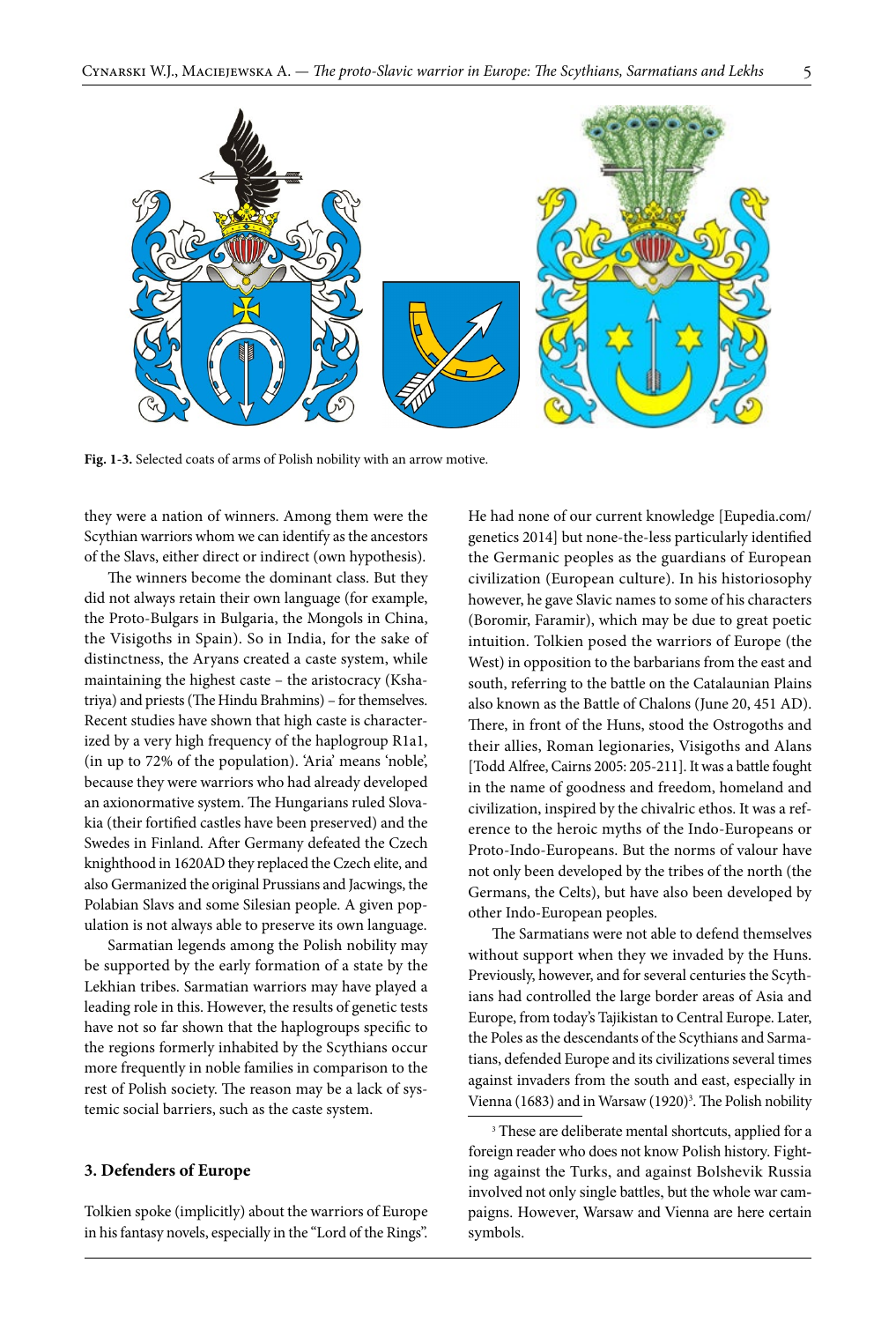

**Fig. 4.** Haplogroup R1a topology shown within the context of whole haplogroup R [Underhill *et al.* 2015]

in particular, intuitively finding themselves the valiant descendants of the Scythians, boasted about being the defenders of Christian Europe [Davies 1992].

To organize the facts and conclusions the authors cite this chronological summary – a calendar.

#### **4. A calendar and discussion**

A consensus has not yet been reached on the estimation the bifurcation of R1 into R1a and R1b: some Authors indicated the appearance of a mutation that led to the separation of R1a dates back about 33,000 years ago (using the Méndez-calibrated mutation rate [Mendez *et al*. 2013]), while the others suggested 25,000 years ago [Underhill *et al.* 2015] or even 22,000 years ago (according to A. Klyosov). Proto-Indo-Europeans appeared in

Europe in about 15,000 BCE, and Early Slavs (R1a1) came, perhaps from the Iranian plateau, to the North European Plain on the Balkan Peninsula in around 6000 BCE [Hellenthal *et al.* 2014; Fig. 2], and these two nations can to some extent be equated. Around c2800-2600<sup>4</sup> BCE the Early Slavs settled in Central and Eastern Europe, between the Elbe and the Don. In about 1500 BCE the Aryans came to India (Fig. 4, Map 1).

Another line of Indo-Europeans, the Hittites – the vast majority of whom were most likely to carry haplogroup R1b – were known for their use of combat chariots and iron weapons (in the  $17<sup>th</sup>$  century BCE, in

4 If we accept as a proof the discovery of the skeleton representatives of the Corded Ware culture of Eulau on the Elbe of haplotypes R1a1 (dated to that times) [Bialczynski 2010a].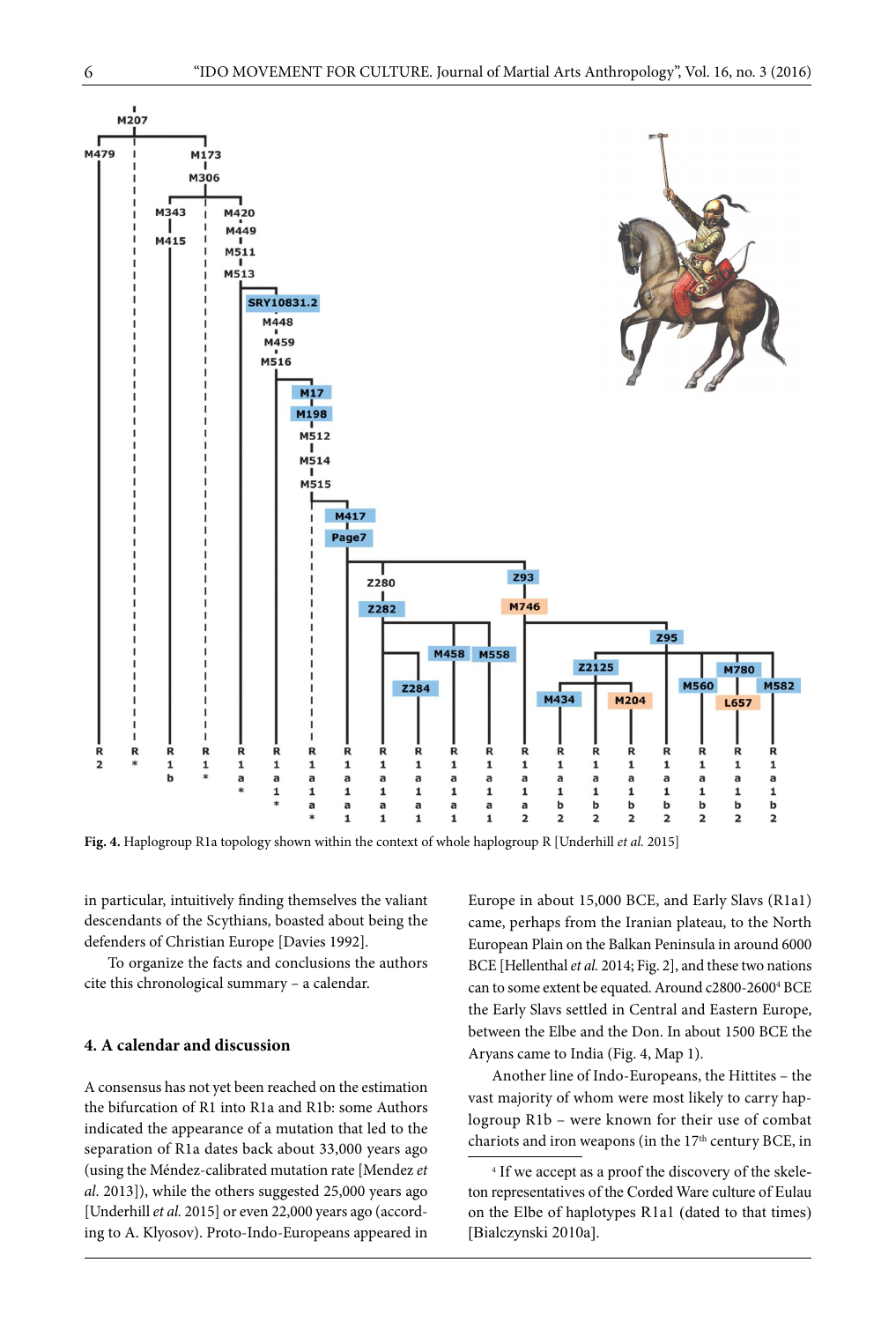the country known as Hatti, Asia Minor). The Hittites were a threat even to ancient Egypt. The Greeks and Romans appeared in the historical arena at a later date.

The Scythians, whose glory days date back to between the  $8<sup>th</sup>$  and the  $5<sup>th</sup>$  centuries BCE, lived in Great Scythia, which was a sort of empire. Then came the Sarmatians from the 4<sup>th</sup> to the 1<sup>st</sup> centuries BCE who lived in Sarmatia. Where therefore were the Scythians and Sarmatians from the 1<sup>st</sup> century BCE perhaps initiated? They were perhaps developing into the Croats, Poles and Serbs as they all stem from the same proto-Slavic root (Map 1, Fig. 4).

By using paleo-craniometrics Ryżkow attributed the creation of the following cultures in Europe to the peoples who were probably the main centres of the appearance and prevalence of haplogroup R1a1: the engraved Linear Pottery culture; the incised Linear Pottery culture and the Funnel- beaker culture, especially the Corded Ware culture. In Unetice culture (now mainly found in Austria, Bohemia and Silesia) the proportion of haplogroup R1b1b2 carriers (the characteristic of the Slavs) relative to haplogroup R1b1b2 (which probably came from the people of the Bell Beaker culture) ranges from 10% to 90% (e.g. in Silesia). Sorb culture also probably evolved from Unetice culture.

Modern research concerning the spread of individual haplogroups suggests that nations that were carriers of haplogroup R1a1 were more likely to have had a significant role in creating the cultures of the Danube, such as those of Baden and Cucuteni-Trypole as evidenced by the 50% prevalence of haplogroup R1a1 in the areas where these cultures occur.

In the western area of the Jamna culture in modern-day Eastern Europe, to the north of the Black Sea haplogroup R1a1 has a 30% frequency rate while its frequency is extremely low in the eastern region. In the *Łolińska* culture this occurrence is 51%.

Modern genetics explain the disputes relating to the original seat of the Slavs. Haplogroup R1a1, currently detected in approximately 10% of people in an area stretching from South Asia to Scandinavia [Underhill *et al.* 2015] is considered to be a characteristic of the original Slavic tribes, and was distinguished as a consequence of the creation of mutations M17 / M178. Klyosov [2009c] found that "R1a1 originates from southern Siberia; mutations M17 / M198 were established there 20,000 years ago." [*cf.* Klyosov, Rozanski 2009].

Again according to earlier research, the Early Slavs created *Trzciniec* culture (from the 18<sup>th</sup>-16<sup>th</sup> centuries BCE) between the Baltic Sea and the half way down the River Dnieper [Wyrozumski 1978: 86-89] as well as Sorbian culture. At the time its western neighbours were the Veneti or Wends (Sorb culture, Milograd culture; the Illyrian or Italo-Celtic people) who died out, became extinct or were assimilated – that is – slavonized the Wends were Indo-Europeans, with a developed military democracy. Was Sorb culture (between 1300 and 400 BCE), with its fortified settlement on an island in *Biskupin*, the culture of these Wends, or was it the culture of the Proto-Slavic peoples

The culture of the Slavs however was *Milograd* culture. On the river Vistula there was a centre of Slavic culture, as the results of recent genetic tests have proved:

 "This raises the possibility of a wide and rapid spread of R1a-Z282-related lineages being associated with prevalent Copper and Early Bronze Age societies that ranged from the Rhine River in the west to the Volga River in the east including the Bronze Age Proto-Slavic culture that arose in Central Europe near the Vistula River. It may have been in this cultural context that hg R1a-Z282 diversified in Central and Eastern Europe. The corresponding diversification in the Middle East and South Asia is more obscure. However, early urbanization within the Indus Valley also occurred at this time and the geographic distribution of R1a-M780 may reflect this." [Underhill *et al*. 2015]

The Jamna peoples (who domesticated the horse), and the peoples of the Corded Ware culture are proba-



**Map 1.** R1a migration [[Eupedia.com/genetics](http://WWW.Eupedia.com/genetics) 2014].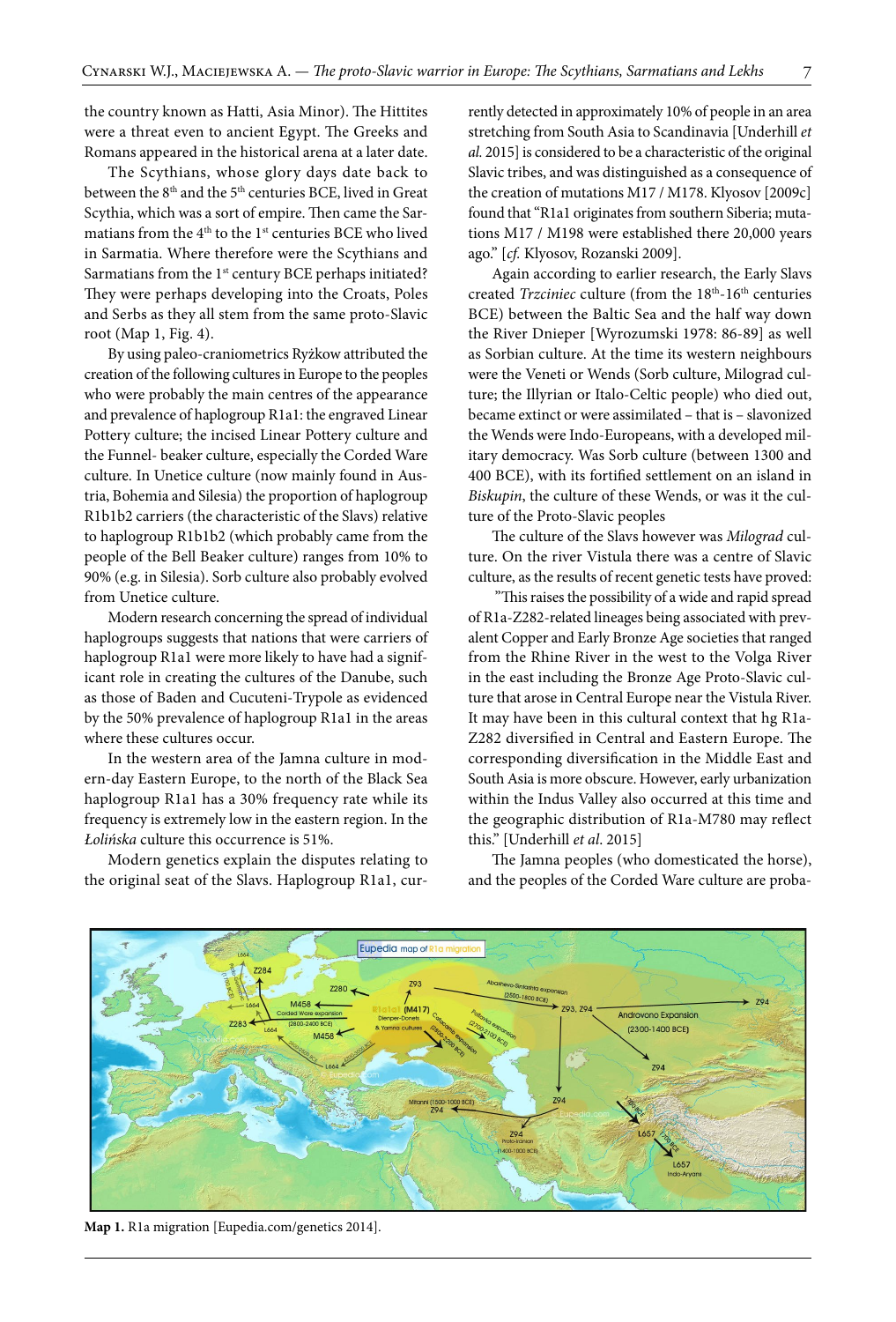bly the same people. We may call them Scythian-Slavic, or Proto-Slavs. They shared a language (the Iranian and Indian languages developed in Iran and India somewhat later) and common genes as well as the ethos of the Indo-European warrior-hero [*cf*. Dumezil 1968; Renfrew 1987: 250-262; Bialczynski 2010a]. If this is the case then the dating could well go back as far as the 25<sup>th</sup> century BCE (Map 1).

According to Zbigniew Golab the ancestors of the Poles inhabited the area between the Rivers Oder and Don from c700 BCE. Perhaps they were the "Scythian farmers" (also known as "ploughmen", warriors who adopted a settled or domesticated lifestyle [*cf.* Davies 1992: 73]? This would have been between the 5<sup>th</sup> century BCE and the 5<sup>th</sup> century AD. According to Golab [2004: 166] the Proto-Slavs could have been the Budini, whom Herodotus mentioned as a nomadic tribe living in the forests and on the steppe between the Dnieper and Volga, the neighbours of the Scythians and Sarmatians. Despite a migratory lifestyle, they built wooden strongholds. They took part in the war against the Persian king Darius in c513 BCE as allies of the Scythians.

In the 1<sup>st</sup> century AD the land which is modern-day Poland and Ukraine was inhabited, according to the writings of the ancient authors such as: Strabon, Tacitus, Ptolemy, by "a large tribal confederation of the Lugii". At that time the Slavs were identified with the Wends (Gothic historian Jordanes from  $6<sup>th</sup>$  century AD and others) [Godlowski, Kozlowski 1983: 176-177]. Ptolemeus Claudius [2nd century AD] associated the tribes of the Vistula river basin with Sarmatia. The same Greek geographer mentions Slavic-sounding names appearing in the area of Scythia: *Suowens* or *Suobens* and "Serbia". On the other hand Cesarius of Nazianzus [writing in the 4<sup>th</sup> century AD] used the name: Sclaveni or Slavs.

However, other historians point to in the identification of the Lugii. "German archaeologists, who supported the method of cultivating the ethnic school of Gustav Kossina with a biased and chauvinistic attitude, saw on the relevant territories, during the late late-latenian and Roman periods, only Germanic populations and identified the *Przeworsk* culture with the Vandals, and the *Oksywie* culture with the Burgunds" [Godlowski, Kozlowski 1983: 179]. On the other hand, Polish archaeologists have demonstrated continuity of settlement of the Vistula and Oder river basins by Slav peoples [*cf*. Kostrzewski 1963; Hensel 1973].

Clearly, however by the  $5<sup>th</sup>$  and  $6<sup>th</sup>$  centuries AD we can start to talk about the Slavs (including the Cerniachovsk culture, Carpathian barrow culture). Could the Sarmatians have been retreating to a settled life? The Slavic Antes and Sclavenis first appear in the 6<sup>th</sup> century AD in the River Danube region [Godlowski, Kozlowski 1983: 181].

In the 6<sup>th</sup> century AD the Avars subordinated the Slavs and defeated a Germanic tribe of Gepids. In the

7th century the Slavs conquered the Balkan peninsula and the lands between the rivers Oder and Elbe The Lekhian tribes of the Veletis and Obotrites migrated furthest west. In summary the Western Slavs were probably descendants of the Sclavenis (and possibly, indirectly, of the Scythian and Sarmatian warriors?).

# **5. Race and genes**

The following discussion relating primitive races and today's Europeans may well appear politically incorrect. The Finno-Ugric nations and languages are of Asian origin (racially Mongoloid of Lappic type and characterised by haplogroups N1B and N1c). The Balts are the result of crossbreeding between the Slavic and Finno-Ugric peoples [Leszczynski 2014]. It is thus possible that the distinction between the Baltic and Slavic languages may stem from this.

The Vlachs and Moldovans are perhaps of Slavic origin and the Rusyn tribes (the Boykos, Lemkos and Transcarpathian Russians) can be derived from them. On the other hand the Dacca Slavs have undoubtedly influenced today's Romanian genotype. Modern-day Turks (Turkey), Finns and Hungarians are genetically intermingled with Indo-Europeans. It is now only in Transylvanian villages where women with the historic Magyar appearance – brunette with slightly slanted eyes – can still be found

The Huns, Avars, Magyars and Turkish peoples and Khan Asparuh's Proto-Bulgars came from the steppes of Asia to Europe. These Turkish Proto-Bulgars were slavicised in Bulgaria while the Sarmatians-Slavs on the Pannonian Plain underwent magyarization.

Haplogroup R1a1 (separated as a consequence of the emergence of mutations M17) is still prevalent in large parts of Eurasia [*cf*. Chiaroni *et al*. 2009]. Today's Poles and Ukrainians, Slovaks and Slovenes, Czechs and Slovaks, Croats and Macedonians, as well as the Hungarians and Norwegians are genetically closely related. The frequency of haplogroup R1a1a1, resulting from the M417 mutation about 5800 years ago [Underhill *et al*. 2015] is significantly higher in these groups than in other nations. In the case of Norwegians and Icelanders this may well be an ongoing effect of the previously-mentioned maritime expeditions undertaken by the "Polish Vikings") or the remnants of a pre-Indo-European wave of settlers (Fig. 4, Map 1). As far as the other nations are concerned, their genetic origins are probably a remnant of their Scythian / Slavic ancestors. According to various studies the frequency of distribution of the entire haplogroup R1a (expressed in percentages) is as follows:

Residents of:

- Poland 54–64
- Ukraine 44–50
- Slovakia–44.2
- Latvia–41.5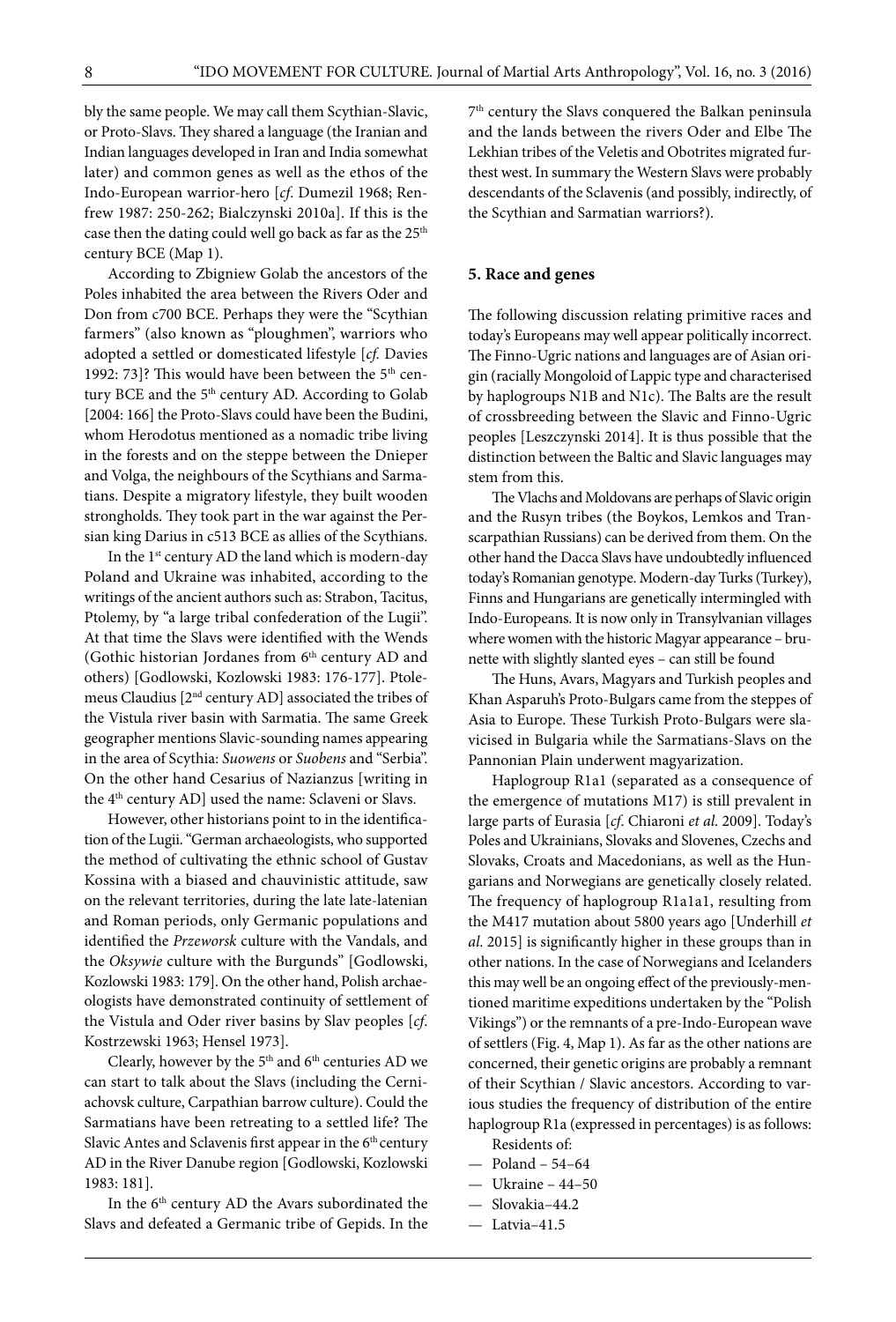- Lithuania–36.7
- Slovenia-36.5
- Russia–36-50
- Belarus–35.9
- CzechRepublic–31-35
- Estonia–30.9
- Moldova–29.8
- Norway–29.8 (or approx. 20 in some studies)
- Croatia–25.7 (or approx. 40 in some studies)
- Hungary–21.5 (or 41 in some studies)
- Iceland–20.9
- Romania–19.9
- Germany–16.8 (or 20 in some studies).

But even within the area of occurrence of these nationalities there are enclaves with significantly different frequencies of the haplogroups within haplogroup R1a, for example: Poles in Spisz – 73%, Sorbs in Lusatia – 51%-63%, the inhabitants of Russia east of Ukraine – 60%, Lemkos in Poland – 40% (this applies to part of haplogroup R1a1a1) [*cf*. Ploski *et al*. 2002; Barac *et al*. 2003; Luczak 2006; Gwozdz 2009; Underhill *et al.* 

2009-2010, 2015; *European Group* 2012; Lapinski 2012; Rozanski 2012; Eupedia.com/genetics 2014; *Ethnic origins* 2014; R1a Project 2014].

Today Poles are one of the nationalities in which the haplogroups considered as characteristic for the Scythian tribes occur most frequently (due to holandric inheritance along with the Y chromosome passed in the male line), which is confirmed by the legends of the Polish nobility from the time of the First Republic of Poland [Guagnini 1578; Cynarski S. 1974]. Similarities between the national characters of Poles and Hungarians – a sense of dignity, honour and bravery and the sense of closeness between the two nations (solidarity for centuries) – may result from Andrzej Szyszko-Bohusz's theory of genetic immortality [1996] and the presence of similar haplogroups in today's populations who live in these countries. This is probably a consequence of crossing the Hungarians with Slavs.

The Greeks called the Slavs; the Romans knew them as Scythians, and then it was discovered that these people spoke the Iranian language. But according to research



**Fig. 5.** Phylogenetic tree of Haplogroup R1a [Eupedia.com 2013].

# Phylogenetic tree of Haplogroup R1a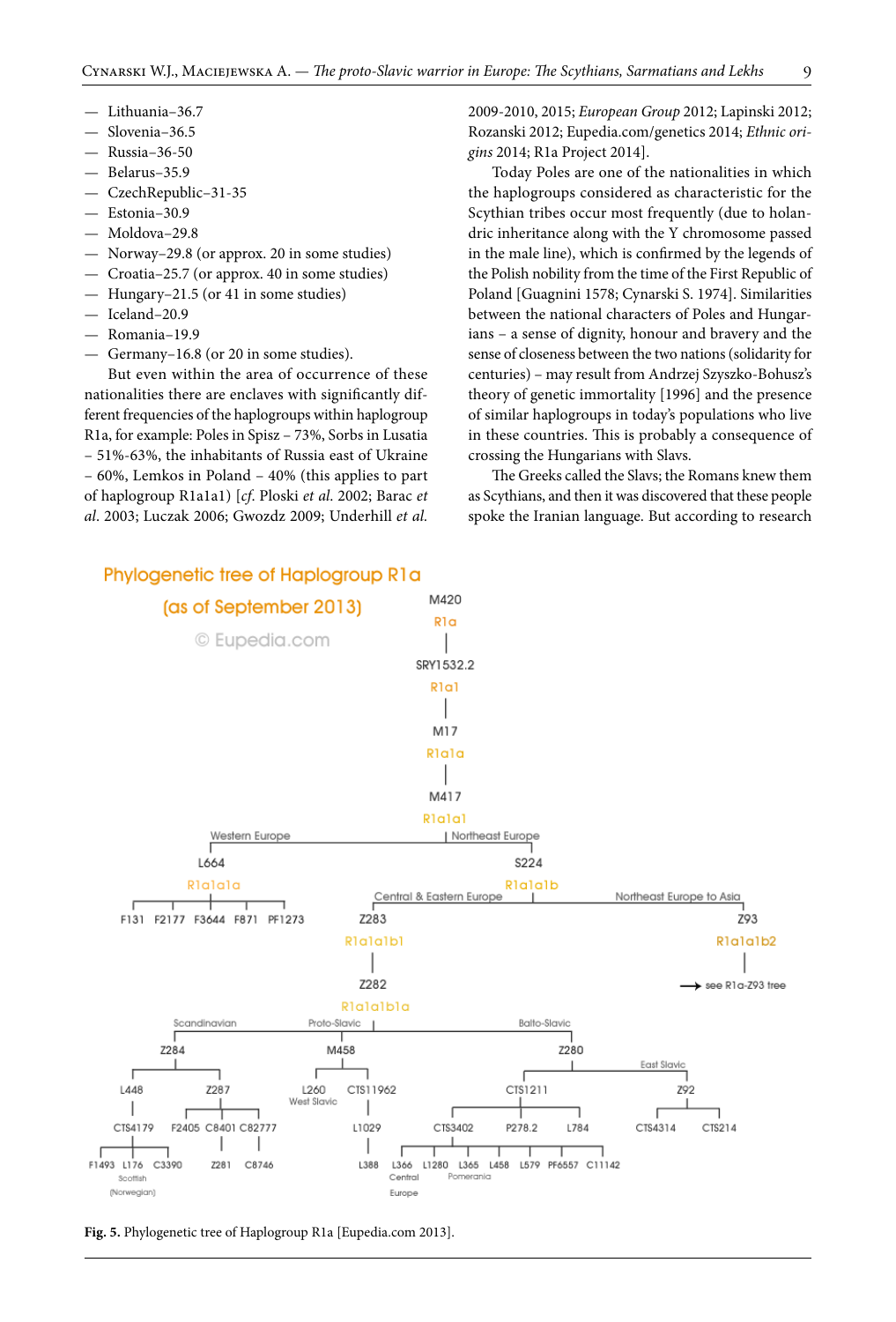from Scythian tombs these were still the same carriers of haplogroups R1a1 or R1a1a [*cf*. Bialczynski 2010b].

## **6. Summary and epilogue**

The Scythians gave rise (genetically) to the Lechites (the sons of the legendary Lech, or Poles, or more generally the Western Slavs) and the Eastern Slavs, locating their settlements on the Rivers Danube, Vistula and Oder, and in present-day Ukraine. Over 10 consecutive centuries, from the 5<sup>th</sup>century BCE to the 5<sup>th</sup>century AD the descendants of the Scythians gave birth to modern-day Slavs. They came from a common proto Indo-European and Pre-Slavic genetic root just like the Aryans.

Among the first states of Western Slavs it is worth mentioning Great Moravia – in existence between 805 and 907 AD. It was the first state which united some of

the lands and tribes of the western Slavs, including the Principality of Nitra (the Slovaks) and the Principality of Vislans (today's *Małopolska*). Then the Czechs and the Moravians and the others were baptised and accepted faith according to the Slavic rite of the Old Church (Saints Cyril and Methodius). For example the Vislan Lechites (in Cracow and Wiślica) did the same in c880 AD.

#### **6.1. Lekhites /Lechites tribes**

The lack of genetic influence shows the autochtonicity of the Slavs in the lands between the Rivers Oder and Dnieper, the Baltic Sea and the Carpathian Mountains. Genetics also excludes the theories of the so-called Eastern origin of the Slavs. It is very likely that both the Wends / Wenets and Scythian Ploughmen were Slavs. Recently examined DNA extracted from ancient Scythian remains contains both the haplogroups in the



**Map 2.** Poland under the rule of King Boleslaw I the Brave [pl.wikipedia.org/wiki/Bolesław\_I\_Chrobry]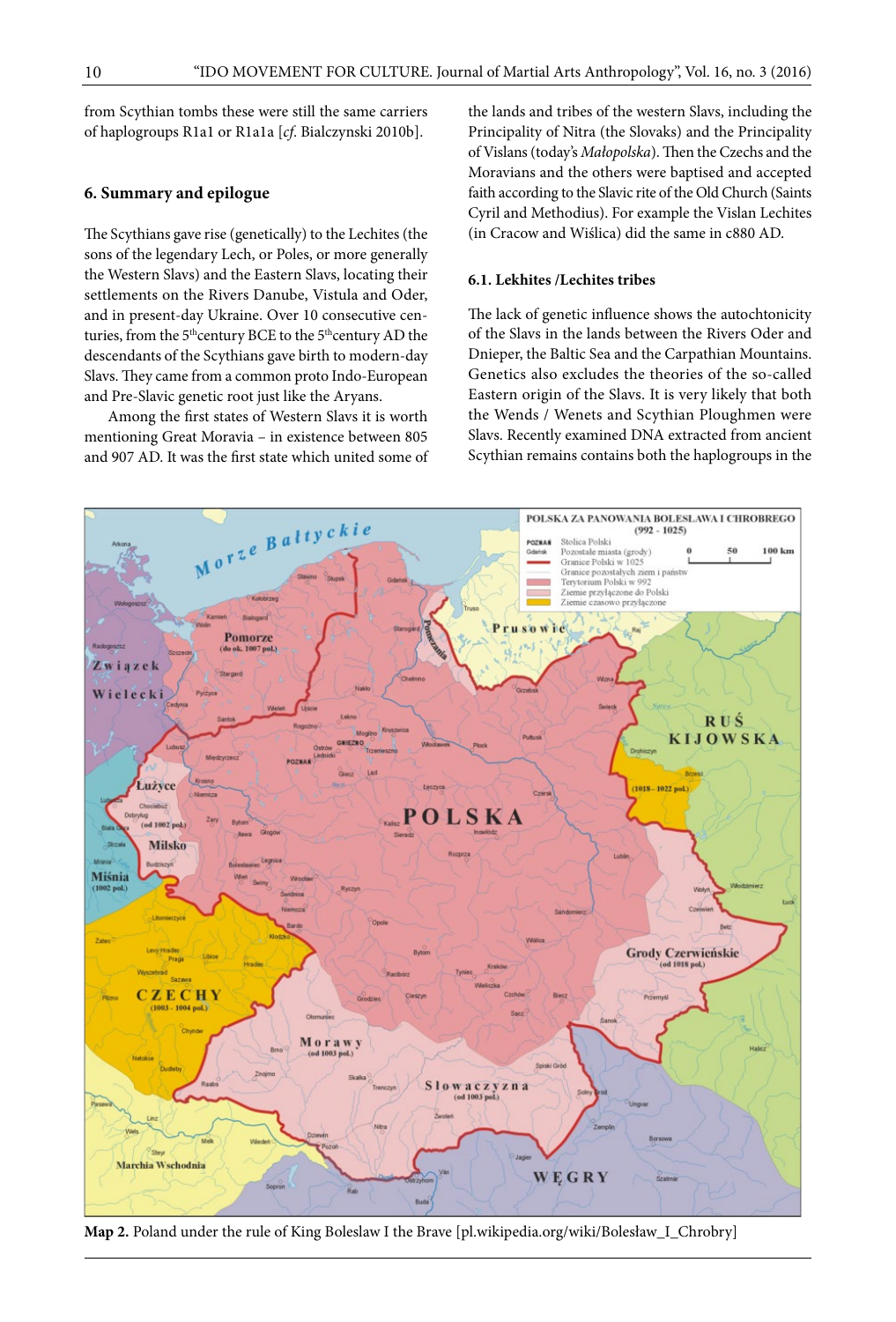Y chromosome and a number of markers in autosomes characteristic of Slavic tribes, which indicates a very close biological relationship between the Scythians and Slavs [*cf.* Bialczynski 2010b].

Between the 6<sup>th</sup> and 9<sup>th</sup> centuries AD the upper reaches of the Elbe and Oder were occupied by the Sorbs, and the lower reaches by the Lekhitic Polabians (the Tollensians, Obodrites and Veleti). The Lord of the Obodrite tribe, Prince Niklot (1131-1160, defended his country and people their identity and physical existence to the end. However, even adopting Christianity, did not help him. He succumbed to pressure from the Germans, as a little later, did the Pomeranians: the people of Western Pomerania.

Partial unification of the Lekhitic tribes was achieved by Mieszko I, Prince of the Polans. He had 3,000 armoured mounted warriors. Ibrahim ibn Jakub described the Slavs as a people who liked war and were aggressive, who were fighting against the Byzantines, Franks, Lombards and other nations [Smith 1946; Davies 1992: 27-28]. Could this have been pre-determined by the genes of their pugnacious ancestors?

# **6.2 The Polish State**

In the anthropological concept of the fighting human [Cynarski W.J. 2000] it stated that "Militant Polans united Polish lands and were able to resist German expansion. Valour and the virtue of courage were the basis for the notions of honour and dignity, and entire systems of ethics and noble codes of behaviour. Military cultures developed the principles of discipline and obedience, standards of morality and idealism of aspirations".

Norman Davies shows the Polish lands from Western Pomerania and Lusatia in the west to Smolensk and Zaporozhye in the east; from Inflanty in the north, to Moldova and the Black Sea coast in the south [Davies 1992: 26]. He distinguishes, among others, Red Ruthenia (Ruthenia Rubra), with its main city of Lviv, and ethnically as the land of the Lechites, which was Ruthanised partly due to the Orthodox Church. Ukraine was further to the east lying on both banks of the central River Dnieper (the provinces of Kiev, Braclaw and Chernigov) [Davies 1992: 59-60, 129]. King Boleslaw I the Brave (967-1025), united the lands from the towns of Lusatia to Cherven. He became king of Poland, and for some time (between 1003 and 1004) he was also ruler of the Czech Republic. Map 2 shows Poland, and most of the of Western Slav tribes at that time.

Some of the knights from the lands between the Oder and Elbe River such as prince Jaxa of Kopanica, became Poles by choice. The Polish coat of arms of the Dolega family may also come from the Tollensian tribe. By contrast, the Scandinavian influence in Poland and of the Polish in Sweden or Norway was bi-lateral, but probably inconclusive. In the Germanic peoples and languages

developed on the principle of mixing non-Indo-European and Celtic elements, with some additional Slavic elements [Eupedia 2014].

The Kingdom of Bohemia referred to the heritage of Great Moravia. Prince Vratislav II (1032-1092) became the first king of the Czech Republic in the year 1085. At that time the rulers of the Czech Republic competed with the Polish kings over the dominant position among the Western Slavs. The first historical ruler of Poland, Mieszko, was baptized (in 966) by the Czechs. Much later, however, The Czech Republic came under the sphere of German influence, and after the Battle of White Mountain (actually lost its, Czech, aristocracy at the same time as the Polish state was in the throes of disintegration. Some 4 centuries earlier in 1241, and despite losing the battle of Legnica, the Polish had stopped an invasion by the Mongols, also known as the Tartars, who subsequently withdrew from Legnica. Poland later became a European superpower, especially after the union with the Grand Duchy of Lithuania and their common defeat of the aggressive State of the Teutonic Knights (Grunwald 1410). Poland had by then perfected martial arts, especially the technique and tactics of cavalry and fencing.

Fortunately, thanks to a group of enthusiasts (Michal Starzewski, Wojciech Zablocki, Zbigniew Sawicki and others), this historic Polish martial art has survived to this day [Cynarski W.J. 2008b, 2009; Sawicki 2011, 2014] and is trying to compete with Asian martial arts [*cf*. Draeger, Smith 1980; Takagi 1984; Sikora 2010].

## **Conclusions**

The theses of the authors confirm that:

- 1. A genealogy derived on the basis of the presence of particular haplogroups in the Y chromosome shows a lack of foreign genetic influences, suggesting autochtonicity of the Slavs in the lands between the Rivers Oder and Dnieper, the Baltic Sea and the Carpathian Mountains. The original Scythians were probably carriers of haplogroup R1a and its most widely represented subgroups R1a1a1b2 (created as a result of mutation F992/S202/ Z93) and R1a1a1 (arising from the emergence of the mutation M417). However, on the Baltic Sea 40% of Lithuanians and Latvians have R1a and another 40% have N1c1, while Carpathian Mountains inhabitants carry R1a, I2a, J2, E11b and another haplogroups.
- 2. The direct or indirect descendants of the pre-Scythians i.e. Slavs**,** (the peoples who may have been known as the Slavs) are specifically the Poles (characterized by the highest concentration of haplogroup R1a1a1b1a1 haplogroup (M458/PF6241)) and other Western Slavs (today's Sorbs and Slovaks).
- 3. Language similarities exist: the languages of the Aryans and the original Scythians were closely related to the Slavic languages, as pre-Slavic languages.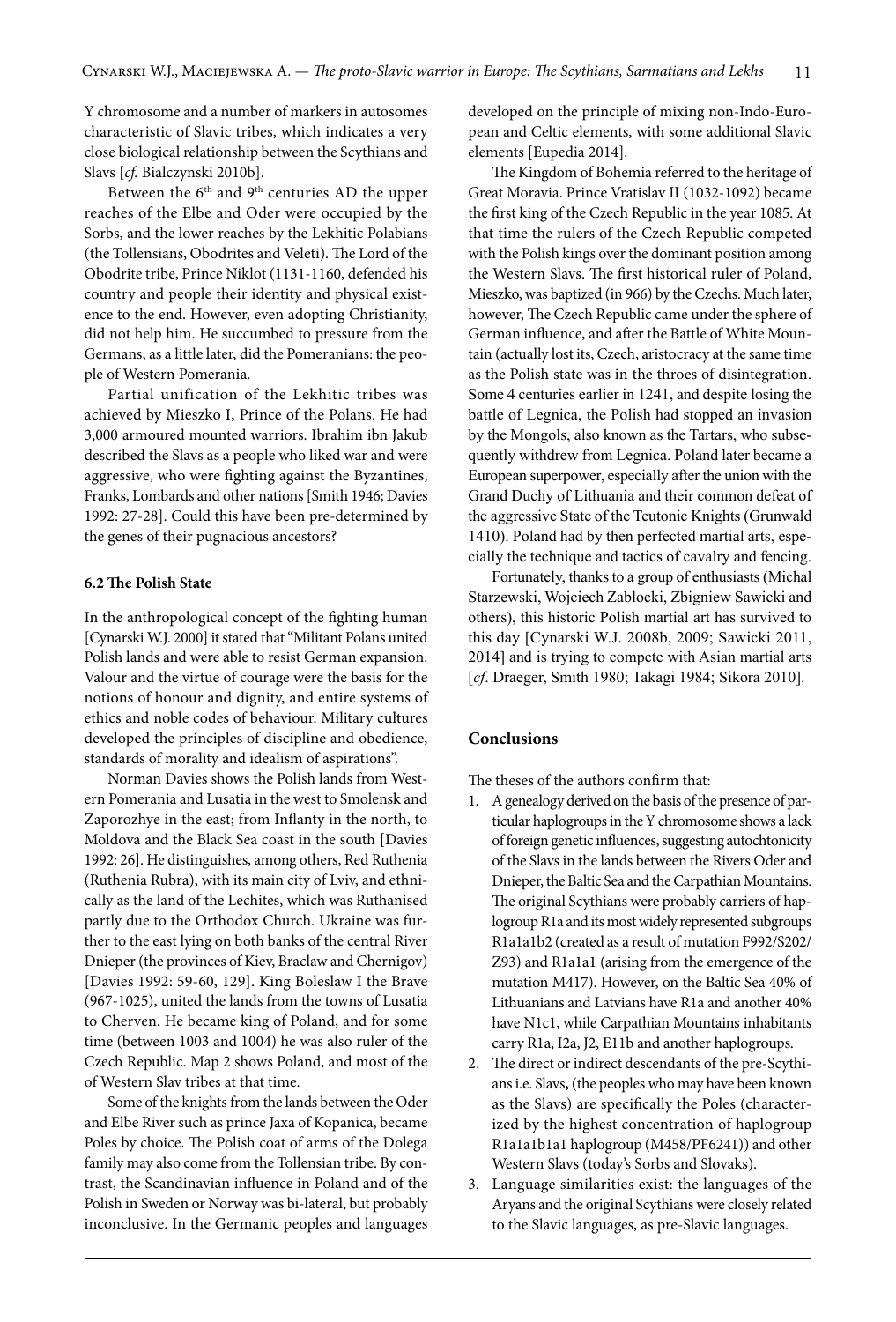4. Additional evidence or clues may be found in similarities between the iconography of the coats of arms of the Polish nobility and Scythian ornamentation. In particular, the Sarmatians gave some patterns of military culture.

#### **Sources**

- 1. Banczyk M. (2013), *You should apologize Sarmatians, ignorant of Enlightenment*, rebelia.pl [access: Dec. 2014].
- 2. Bialczynski C. (2010a), *Is Early Slavs the same as Pra-Indo-Europeans?*,
- 3. [https://bialczynski.wordpress.com/slowianie-tradycje-kul](https://bialczynski.wordpress.com/slowianie-tradycje-kultura-dzieje/)[tura-dzieje/](https://bialczynski.wordpress.com/slowianie-tradycje-kultura-dzieje/) [in Polish, access: Dec. 2014].
- 4. Bialczynski C. (2010b), *Were Scythians the Slavs?*, [https://](https://bialczynski.wordpress.com/2010/09/24/czy-scytowie-byli-slowianami/) [bialczynski.wordpress.com/2010/09/24/czy-scytowie-by](https://bialczynski.wordpress.com/2010/09/24/czy-scytowie-byli-slowianami/)[li-slowianami/](https://bialczynski.wordpress.com/2010/09/24/czy-scytowie-byli-slowianami/) [in Polish, access: Dec. 2014].
- 5. Cesarius from Nazjanz (4th c. AD), *Theology*.
- 6. Cynarski S. (1980), direct relationship of Professor Stanislaw Cynarski, head of the Department of General Medieval History at Jagiellonian University in Cracow.
- 7. *Ethnic origins of the Slavs*, [http://www.upadeknarodu.cba.](http://www.upadeknarodu.cba.pl/etnogen-slowian.html) [pl/etnogen-slowian.html](http://www.upadeknarodu.cba.pl/etnogen-slowian.html) [in Polish, access Dec. 2014].
- 8. [Eupedia.com/genetics](http://WWW.Eupedia.com/genetics) 2014 (access 2014 Dec.).
- 9. *European Prehistory, Anthropology and Genetics*, [www.](http://WWW.Eupedia.com/genetics) [Eupedia.com/genetics](http://WWW.Eupedia.com/genetics) 2013 [access: Nov. 2014].
- 10. Guagnini A. (1578), *Sarmatiae Europeae descriptio*, Cracow [in Latin].
- 11. Gwozdz P. (2009), *Y-STR Mountains in Haplospace, Part II: Application to Common Polish Clades*, "Journal of Genetic Genealogy", vol. 5, no. 2, pp. 159-185.
- 12. Herodot, *History*, book 4.
- 13. Histmag, [http://histmag.org/forum/index.](http://histmag.org/forum/index.php?topic=8836.360) [php?topic=8836.360](http://histmag.org/forum/index.php?topic=8836.360) (access: May 2012).
- 14. Kowalski T. (1946), *Ibrahim ibn Jakub's relation from a trip to the Slavic countries in the translation of Al-Bekri* [in:] *Pomniki dziejowe Polski*, series II, vol. 1, Cracow, pp. 48-54.
- 15. Lapinski L. (2012), *Project "R1a1a and Subclades"*, [http://](http://www.familytreedna.com/public/R1a/default.aspx?section=results) [www.familytreedna.com/public/R1a/default.aspx?sec](http://www.familytreedna.com/public/R1a/default.aspx?section=results)[tion=results](http://www.familytreedna.com/public/R1a/default.aspx?section=results)
- 16. Leszczynski A. (2014), *Indo-European languages and genetics* [in Polish], [http://www.taraka.pl/jezyki\\_indoeuropejsk](http://www.taraka.pl/jezyki_indoeuropejskie_a_genetyka)[ie\\_a\\_genetyka](http://www.taraka.pl/jezyki_indoeuropejskie_a_genetyka) (access: Nov.).
- 17. Luczak L. (2006), *Europeans genes. Poles genes compared to other nations*, [http://www.taraka.pl/geny\\_europejczykow](http://www.taraka.pl/geny_europejczykow) [in Polish].
- 18. Nestor of Kiev (1113), *The Primary Chronicle*, trans. F. Sielicki, Polish Academy of Sciences, Cracow 1968 [in Polish].
- 19. pl.wikipedia.org
- 20. Ptolemeus Claudius (2nd c. AD), *Science of Geography*, Alexandria.
- 21. R1a Project (2014), *R1a1a and Subclades Y-DNA Project*, [https://www.familytreedna.com/public/R1a/default.aspx-](https://www.familytreedna.com/public/R1a/default.aspx?section=results) [?section=results](https://www.familytreedna.com/public/R1a/default.aspx?section=results)
- 22. [www.Eupedia.com/genetics](http://WWW.Eupedia.com/genetics) 2013 [access: Nov. 2014].
- 23. Tolkien J.R.R. (1955), *Lord of the Rings*.

#### **References**

- 1. Barac L. *et al*. (2003), *Y chromosomal heritage of Croatian population and its island isolates*, "European Journal of Human Genetics", no. 11, pp. 535-542.
- 2. Chiaroni J. *et al*. (2009), *Y chromosome diversity, human expansion, drift, and cultural evolution*, "PNAS"; doi:10.1073/pnas.0910803106
- 3. Cynarski S. (1974), *Sarmatism ideology and lifestyle* [in:] J. Tazbir [ed.], *Poland of seventeenth century. State - society - culture*, 3rd edn., Wiedza Powszechna, Warsaw, pp. 247-271 [in Polish].
- 4. Cynarski W.J. (2000), *Anthropology of fighting man. Introductory remarks*, "Ido – Ruch dla Kultury / Movement for Culture", vol. 1, pp. 104-109.
- 5. Cynarski W.J. (2008a), *Towards a new mythology of Europe for example Tolkien's fantasy*, "Dydaktyka Literatury", vol. 28, pp. 183-191.
- 6. Cynarski W.J. (2008b), *Una vision generale de las Artes Marciales Polacas*, "Revista de Artes Marciales Asiaticas", vol. 3, no. 3, pp. 8-25 [in Spanish].
- 7. Cynarski W.J. (2009), *Attempts at restoration of the Polish military art at the turn of the 20<sup>th</sup> century*, "Ido - Ruch dla Kultury / Movement for Culture", vol. 9, pp. 44-59.
- 8. Cynarski W.J. (2012), *Anthropology martial arts. Studies and essays from the sociology and philosophy of martial arts*, Rzeszow University Press, Rzeszow [in Polish].
- 9. Czopek S. (2013), *Prehistoric cultures of warriors or warriors of prehistoric cultures?, "Ido Movement for Culture. Journal of Martial Arts Anthropology", vol. 13, no. 3, pp. 37–47; doi: 10.14589/ido.13.3.6.*
- 10. Davies N. (1992), *God's Playground. A History of Poland*, Znak, Cracow [in Polish].
- 11. Draeger D.F., Smith R.W. (1980), *Comprehensive Asian Fighting Arts*, Kodansha International, Tokyo – New York – London.
- 12. Dumezil G. (1968), *Myth and Epic, Vol. 1: The ideology of the three functions in the Indo-European peoples epics*, Paris [in French].
- 13. *European Group (domination SNP-Z283)*, Atlas of Genetic Genealogy. Greencore Environmental Information Services, Cherson, AD 2012, [http://atlas.xyvy.info](http://atlas.xyvy.info/).
- 14. Godlowski K., Kozlowski J.K. (1983), *Ancient history of Polish lands*, 5th edn., PWN, Warsaw [in Polish].
- 15. Golab Z. (2004), *On the origin of the Slavs in the light of the linguistic facts*, Cracow [in Polish].
- 16. Golas A. (2010), *Mitochondrial DNA in population studies and archaeogenetics*, "Sprawozdania Archeologiczne", vol. 62, pp. 9-33.
- 17. Hallast P., Batini C., Zadik D., Maisano Delser P., Wetton J.H., Arroyo-Pardo E., Cavalleri G.L., de Knijff P., Destro Bisol G., Dupuy B.M., Eriksen H.A., Jorde L.B., King T.E., Larmuseau M.H., López de Munain A., López-Parra A.M., Loutradis A., Milasin J., Novelletto A., Pamjav H., Sajantila A., Schempp W., Sears M., Tolun A., Tyler-Smith C., Van Geystelen A., Watkins S., Winney B., Jobling M.A. (2015)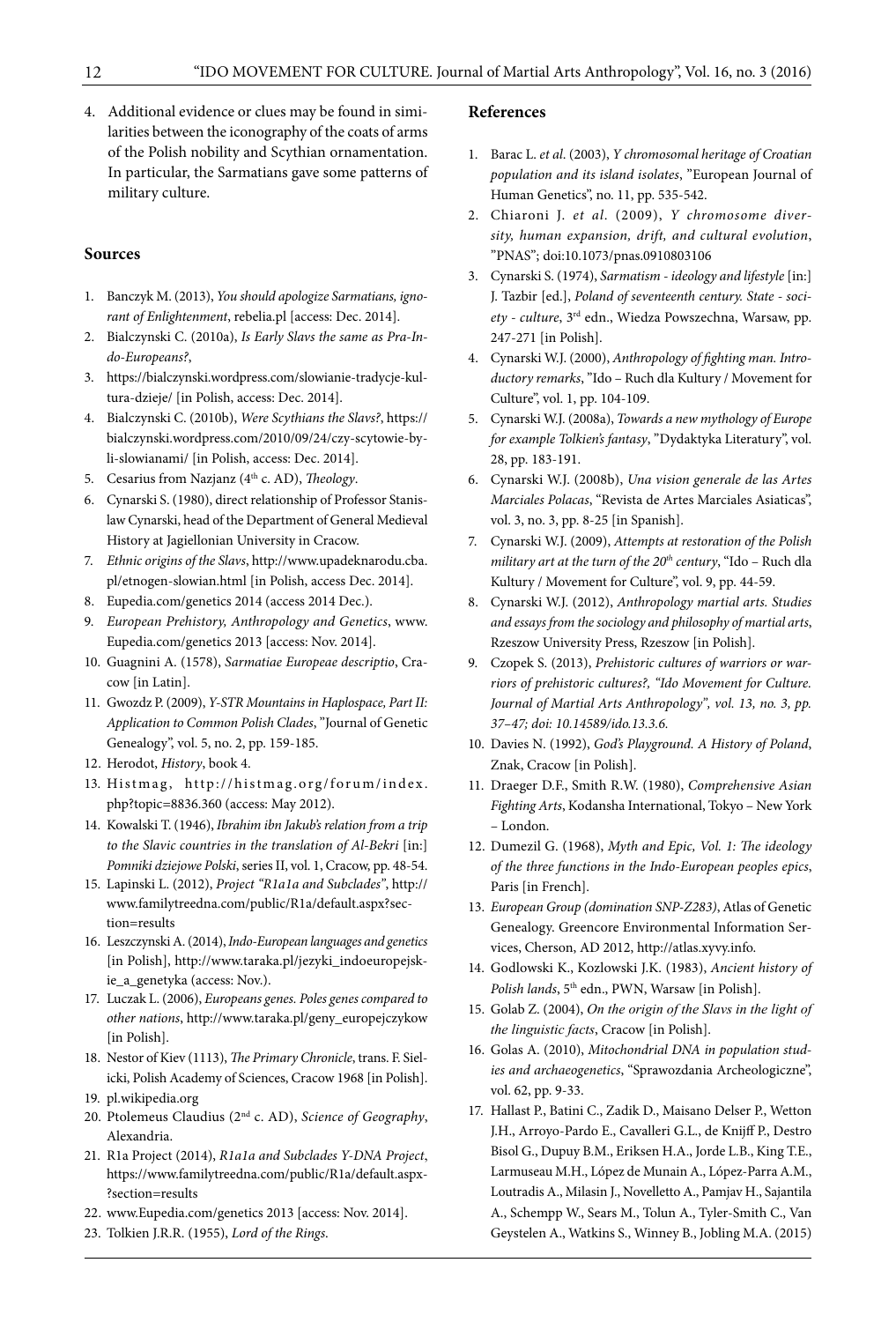*The Y-chromosome tree bursts into leaf: 13,000 high-confidence SNPs covering the majority of known clades*, "Mol Biol Evol.", vol. 32(3), pp.661-673; doi: 10.1093/molbev/msu327.

- 18. Hellenthal G., Busby G.B.J., Band G., Wilson J.F., Capelli C., Falush D., Simon Myers S. (2014), *A Genetic Atlas of Human Admixture History*, "Science", no. 343, p. 6172 (Feb. 14).
- 19. Hensel W. (1973), *Ancient Poland*, Ossolineum, Wroclaw [in Polish].
- 20. Jarmoszko J. (2011), *The Polish-Iranian language heritage, or the pegs on which to hang the myth about the Sarmatian roots of Polish in the light of historical-comparative linguistics*, "Kwartalnik Językoznawczy", no. 3(7), pp. 65-88.
- 21. Jones D.E. [ed.] (2002), *Combat, Ritual, and Performance. Anthropology of the Martial Arts*, Praeger, Westport, CT.
- 22. Klyosov A.A. (2009a), *DNA Genealogy, Mutation Rates, and Some Historical Evidence Written in Y-Chromosome, Part I: Basic Principles and the Method*, "Journal of Genetic Genealogy", vol. 5, no. 2, pp. 186-216.
- 23. Klyosov A.A. (2009b), *DNA Genealogy, Mutation Rates, and Some Historical Evidence Written in Y-Chromosome,*  Part II: Walking the Map, "Journal of Genetic Genealogy", vol. 5, no. 2, pp. 217-255.
- 24. Klyosov A.A. (2009c), *Old East Asian branch of haplogroup R1a*, "Вестник Российской Академии ДНК-генеалогии" (News of the Russian Academy of DNA Genealogy), vol. 2, no. 5, Aug., pp. 879-890 [in Russian].
- 25. Klyosov A.A., Rozanski I. (2009), *Subgroup R1a1a1g M458 - populations, geography, history*,"[Вестник Российской](http://www.lulu.com/items/volume_67/8035000/8035581/1/print/8035581.pdf)  [Академии ДНК-генеалогии"](http://www.lulu.com/items/volume_67/8035000/8035581/1/print/8035581.pdf) (News of the Russian Academy of DNA Genealogy), vol. 2, no. 7, Dec., pp. 1200-1216 [in Russian].
- 26. Kosiewicz J. (2008), *On methodology and hypothesis*, "Ido – Ruch dla Kultury / Movement for Culture", vol. 8, pp. 196–234.
- 27. Kostrzewski J. (1963), *The question of the continuity of the population of the Polish lands*, PWN, Poznan [in Polish].
- 28. Lakatos I. (1995), *Writings on the philosophy of empirical science*, PWN, Warsaw [in Polish].
- 29. Lubicz-Lipinski L. (2012), *R1a clades by SNP markers*, www.familytreedna.com
- 30. Lucotte G. (2003), *Y-Chromosome DNA Haplotype XI in Eastern Europe*, "Human Biology", vol. 75, no. 3, June, pp. 405-410.
- 31. Maczynska M. (2013), *Light from the ashes. Migration of peoples in Europe in the fourth and fifth centuries*, Warsaw [in Polish].
- 32. Mendez F., Krahn T., Schrack B., Krahn A.-M., Veeramah K., Woerner A., Fomine F., Leypey M., Bradman N., Thomas M., Karafet T.M., Hammer M.F. (2013), *An African American paternal lineage adds an extremely ancient root to the human Y chromosome phylogenetic tree*, "American Journal of Human Genetics", vol. 92 (3), pp. 454–459; doi:10.1016/j.ajhg.2013.02.002.
- 33. Oakeshott E.R. (1996), *The archeology of weapons: Arms and armour from prehistory to the age of chivalry*, 2nd edn., Dover Publ., Mineola, New York.
- 34. Pamjav H. *et al*. (2012), *New Y-Chromosome Binary Markers Improve Phylogenetic Resolution within Haplogroup R1a1*, "American Journal of Physical Anthropology", vol. 149, no. 4, pp. 611–615; [doi: 10.1002/ajpa.22167](http://dx.doi.org/10.1002/ajpa.22167).
- 35. Ploski R. *et al*. (2002), *Homogeneity and distinctiveness of Polish paternal lineages revealed by Y chromosome microsatellite haplotype analysis*, "Hum Genet", no. 110, pp. 592-600.
- 36. Popper K.R. (1992), *Objective knowledge. Evolutionary epistemological theory*, PWN, Warsaw 1992 [in Polish].
- 37. Renfrew C. (1987), *Archaeology and language: the puzzle of Indo-European origins*, Cambridge University Press, Cambridge.
- 38. Rozanski I. (2012), *Maps*, http://www.rla.org/3.htm#top.
- 39. Sawicki Z. (2011), *Polish Martial Art Signum Polonicum: Historical background, profile and the main plots of the system*, "Ido Movement for Culture. Journal of Martial Arts Anthropology", vol. 11, no. 2, pp. 38-46.
- 40. Sawicki Z. (2014), *Influence of the Polish martial art onto European armies in the 18th and 19th centuries – an outline, "Ido Movement for Culture. Journal of Martial Arts Anthropology", vol. 14, no. 4, pp. 3–13; doi: 10.14589/ido.14.4.2.*
- 41. Scholl T. (1978), *Scythian and Sarmatian weapons and war tactics (VII century BC - III century AD)*, "Mówią Wieki", no. 4, pp. 10-14 [in Polish].
- 42. Sikora R. (2010), *From the history of the hussars*, Erica, Warsaw [in Polish].
- 43. Smirnow A. (1974), *Scythians*, trans. J. Dancygier, PIW, Warsaw [in Polish].
- 44. Saggs H.W.F. (1989), *Civilization Before Greece and Rome*, Yale University Press.
- 45. Starr C.G. (1999), *A History of the Ancient World*, Oxford University Press.
- 46. Szyszko-Bohusz A. (1996), *Genetic immortality. Do we inherit consciousness?*, Barbara, Cracow [in Polish].
- 47. Szyszko-Bohusz A. (2001), *Modern psychical hygiene and holistic pedagogy in the light of the hypothesis of genetic immortality*, "Ido – Ruch dla Kultury / Movement for Culture", vol. 2, pp. 133-143.
- 48. Szyszko-Bohusz A. (2003), *Theory of Genetic Immortality in relation to the Holistic Pedagogy and Far Eastern martial arts*  [in:] W.J. Cynarski, K. Obodynski [eds.], *Humanistic Theory of Martial Arts and Combat Sports: Conceptions and Problems*, Rzeszow University Press, Rzeszow, pp. 17-23.
- 49. Takagi T. (1984), *A Comparaison of Bushido and Chivalry*, T. Matsuno, Osaka.
- 50. Todd C.B., Alfree J.B., Cairns J. [eds.] (2005), *Warfare of the Ancient World*, Polish edn., Bellona, Warsaw 2008.
- 51. Underhill P.A., Myres N.M., Rootsi S., Metspalu M., Zhivotovsky L.A., King R.J., Lin A.A., Chow C.E.T., Semino O., Battaglia V., Kutuev I., Jarve M., Chaubey G., Ayub Q., Mohyuddin A., Qasim Mehdi S., Sengupta S., Rogaev E.I., Khusnutdinova E.K., Pshenichnov A., Balanovsky O., Balanovska E., Jeran N., Havas Augustin D., Baldovic M., Herrera R.J., Thangaraj K., Singh V., Singh L., Majumder P., Rudan P., Primorac D., Villems R. Kivisild T. (2010), *Separating the post-Glacial coancestry of European and Asian Y chromosomes within haplogroup R1a*, "European Journal